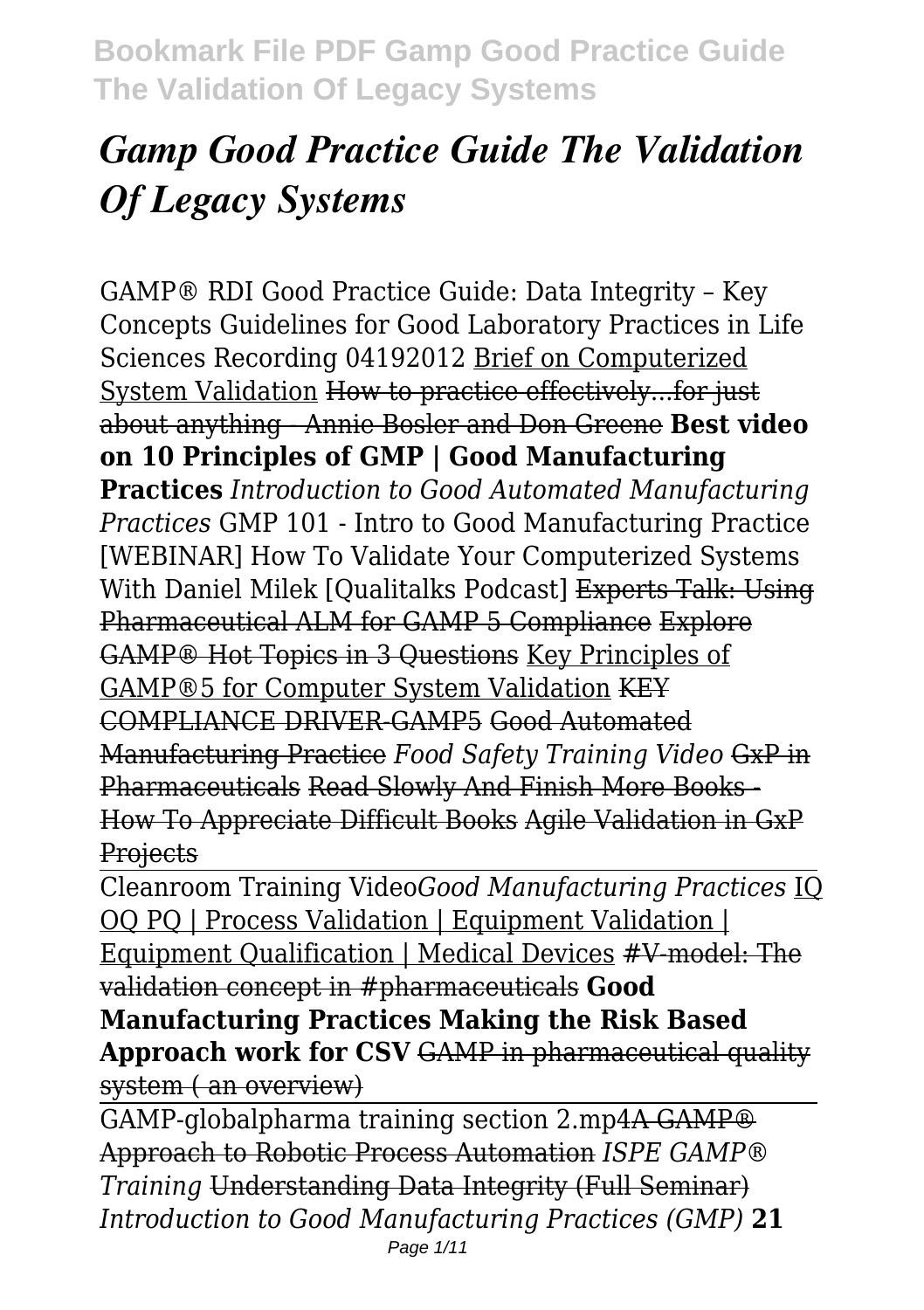#### **CFR PART 11** Gamp Good Practice Guide The

The ISPE GAMP® RDI Good Practice Guide: Data Integrity – Key Concepts provides detailed practical guidance to support data integrity within a regulated organization. In recent years significant problems with data integrity have been found in the pharmaceutical, biotechnology, and medical device industries worldwide.

### GAMP Good Practice Guides | ISPE | International Society ...

The GAMP Good Practice Guide: A Risk-Based Approach to Calibration Management (Second Edition) provides guidance in setting up a calibration management system, which will give a structured approach to instrument risk assessment, calibration program management, documentation, and corrective actions, essential to regulatory compliance.

#### GAMP Good Practice Guide: Calibration Management (Second ...

Good Automated Manufacturing Practice (GAMP®), is a technical sub-committee of the International Society for Pharmaceutical Engineering (ISPE). The goal of this committee is to promote the understanding of the regulation and use of automated systems within the pharmaceutical industry. The GAMP committee organizes training guides for its members.

What is GAMP®? | ISPE | International Society for ... A new GAMP Good Practice Guide: A Risk-Based Approach to Compliant Electronic Records and Signatures has been developed by GAMP Forum, a technical subcommittee of ISPE, to provide timely and much needed guidance in this area. It supplements the existing GAMP 4 Guide for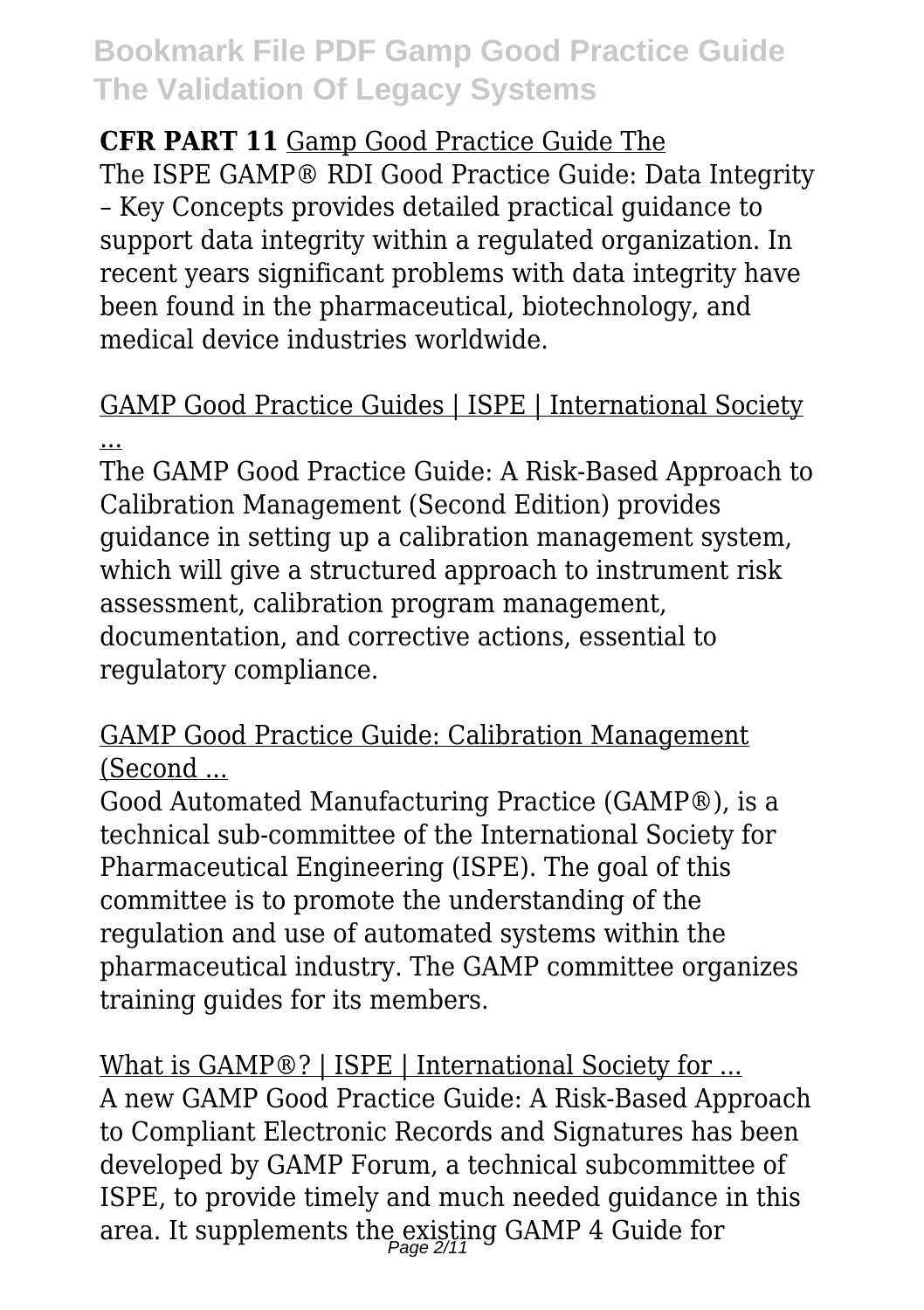Validation of Automated Systems.

GAMP Good Practice Guide: A Risk-Based Approach to ... ThisISPE GAMP ® RDI Good Practice Guide: Data Integrity by Design supports organizations as they embrace and implement a holistic approach by leveraging data governance and knowledge management activities to drive continual improvement in data integrity. The Guide promotes a patient-centric mindset, focusing resources and management attention on quality best practices that inherently facilitate meeting regulatory compliance requirements.

GAMP® RDI Good Practice Guide: Data Integrity by Design This GAMP Good Practice Guide has been recently expanded and updated to conform to GAMP® 5 standards and terminology and reflects ICH Q8, Q9, and Q10, Quality by Design and Process Analytical Technology principles.

Item Detail - GAMP GPG: Testing of GxP Sys (2nd Ed ... More specifically, the ISPE's guide The Good Automated Manufacturing Practice (GAMP) Guide for Validation of Automated Systems in Pharmaceutical Manufacture describes a set of principles and procedures that help ensure that pharmaceutical products have the required quality. One of the core principles of GAMP is that quality cannot be tested into a batch of product but must be built into each stage of the manufacturing process.

Good automated manufacturing practice - Wikipedia The ISPE GAMP® Guide: Records and Data Integrity provides principles and practical guidance on meeting current expectations for the management of GxP regulated records and data, ensuring that they are complete,<br>regards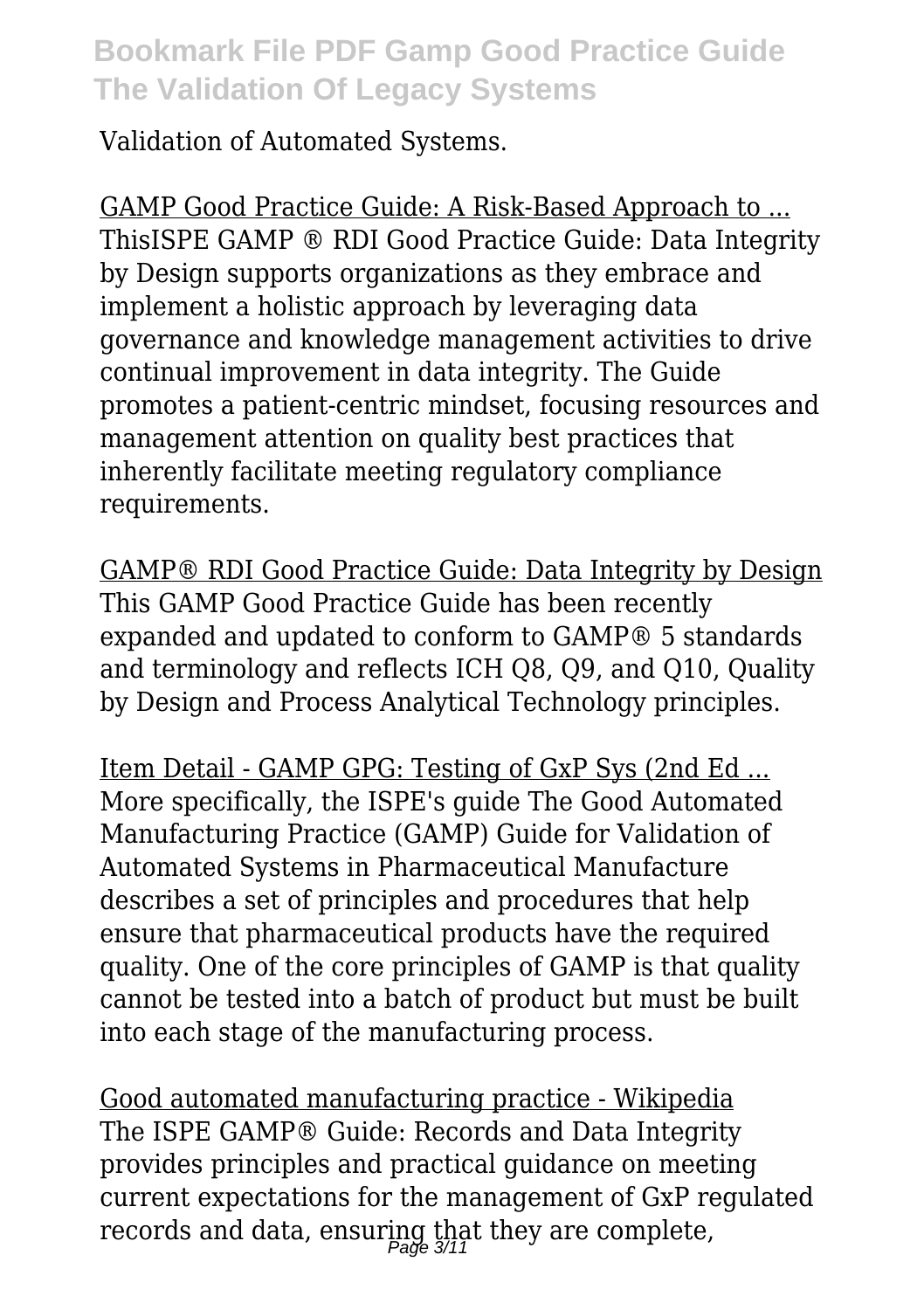consistent, secure, accurate, and available throughout their life cycle. This Guide is intended as a stand-alone ISPE GAMP ® Guide aligned with the ISPE GAMP® 5: A Risk-Based Approach to Compliant GxP Computerized Systems.

GAMP Guide: Records & Data Integrity | ISPE ... GAMP® Good Practice Guide for GxP Compliant Lab Computerized Systems Webinar 25 June 2019 This webinar will discuss the lifecycle of computerized laboratory equipment, with some discussion of the similarities and differences to computer system validation, and the use of quality risk management to right-size...

GAMP® Resources | ISPE | International Society for ... GAMP 5: A Risk-Based Approach to Compliant GxP Computerized Systems provides pragmatic and practical industry guidance that aims to achieve compliant computerized systems that are fit for intended use in an efficient and effective manner, while also enabling innovation and technological advances. Reflecting current regulatory expectations and good practices for automated/computerized systems, the GAMP series of Good Practice Guides help to narrow interpretation of regulatory standards for ...

Pharmaceutical Facility Publications and Guidance ... The ISPE GAMP Good Practice Guide: IT Infrastructure Control and Compliance (Second Edition) is intended to provide comprehensive guidance on meeting regulatory expectations for compliant IT (Information Technology) Infrastructure platforms, both traditional and cloud-based.

ISPE GAMP Good Practice Guide: IT Infrastructure Control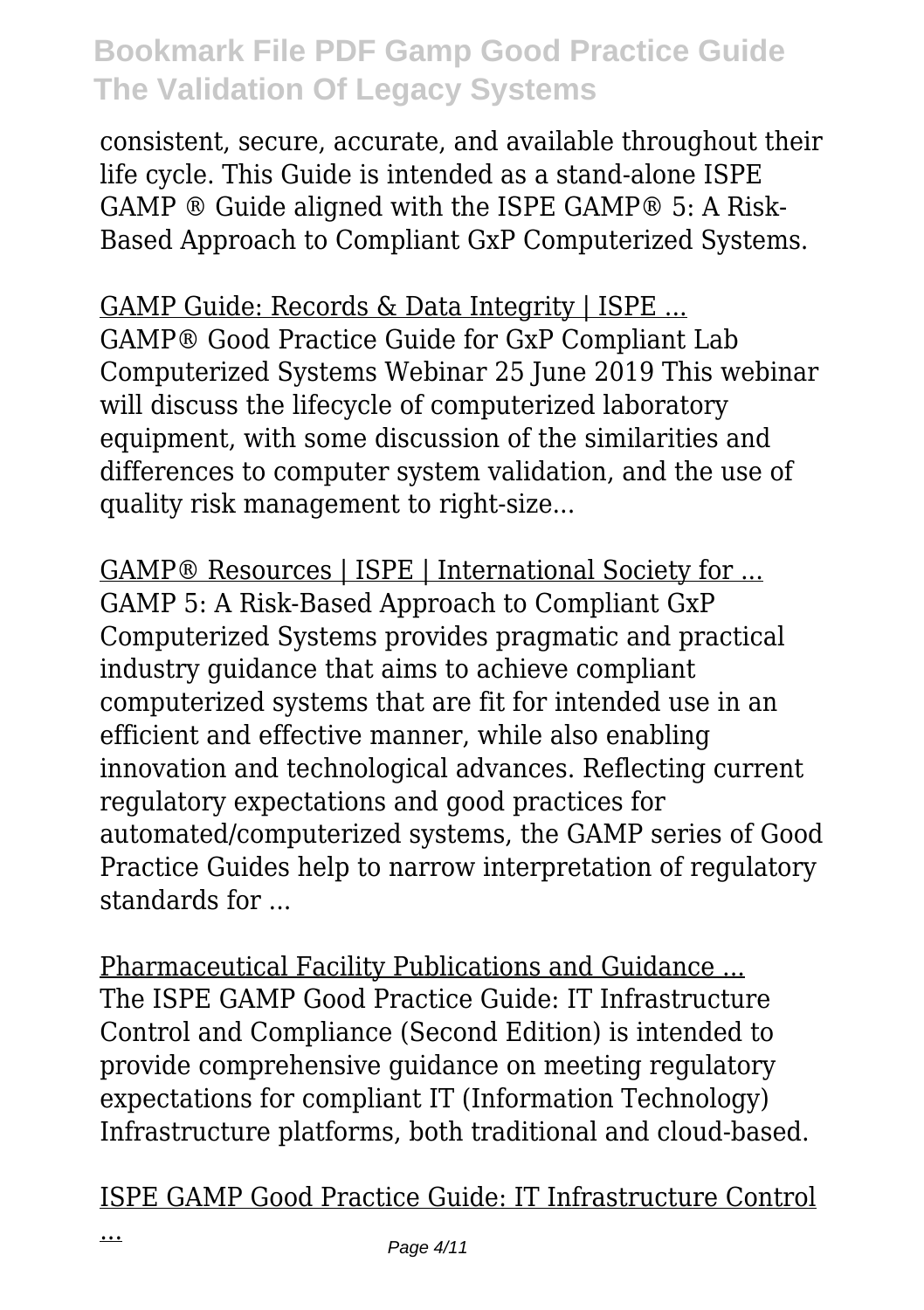More specifically, the ISPE's guide The Good Automated Manufacturing Practice (GAMP) Guide for Validation of Automated Systems in Pharmaceutical Manufacture describes a set of principles and...

#### Overview of the GAMP® guides

Good automated manufacturing practice (GAMP) is a set of guidelines for manufacturers and other automation users follow to maintain operational efficiency and reliability. GAMP is also a subcommittee of the International Society for Pharmaceutical Engineering (ISPE).

What is good automated manufacturing practice (GAMP ... This GAMP Good Practice Guide has been recently expanded and updated to conform to GAMP ® 5 standards and terminology and reflects ICH Q8, Q9, and Q10, Quality by Design and Process Analytical Technology principles.

#### GAMP Good Practice Guide: Testing GxP Systems (Second Edition)

GAMP 5 A Risk Based Approach to A Risk-Based Approach to Compliant GxP Compliant GxP Computerized Systems

(PDF) GAMP 5 A Risk Based Approach to A Risk-Based ... ISPE Publishes ISPE GAMP® RDI Good Practice Guide: Data Integrity by Design This Guide was written by a group of experts and reviewed by regulators and practitioners in the field, and supports a holistic data integrity approach using data governance and knowledge management activities.

ISPE Publishes ISPE GAMP® RDI Good Practice Guide: Data ...

The GAMP Good Practice Guide: Validation of Laboratory<br>Page 5/11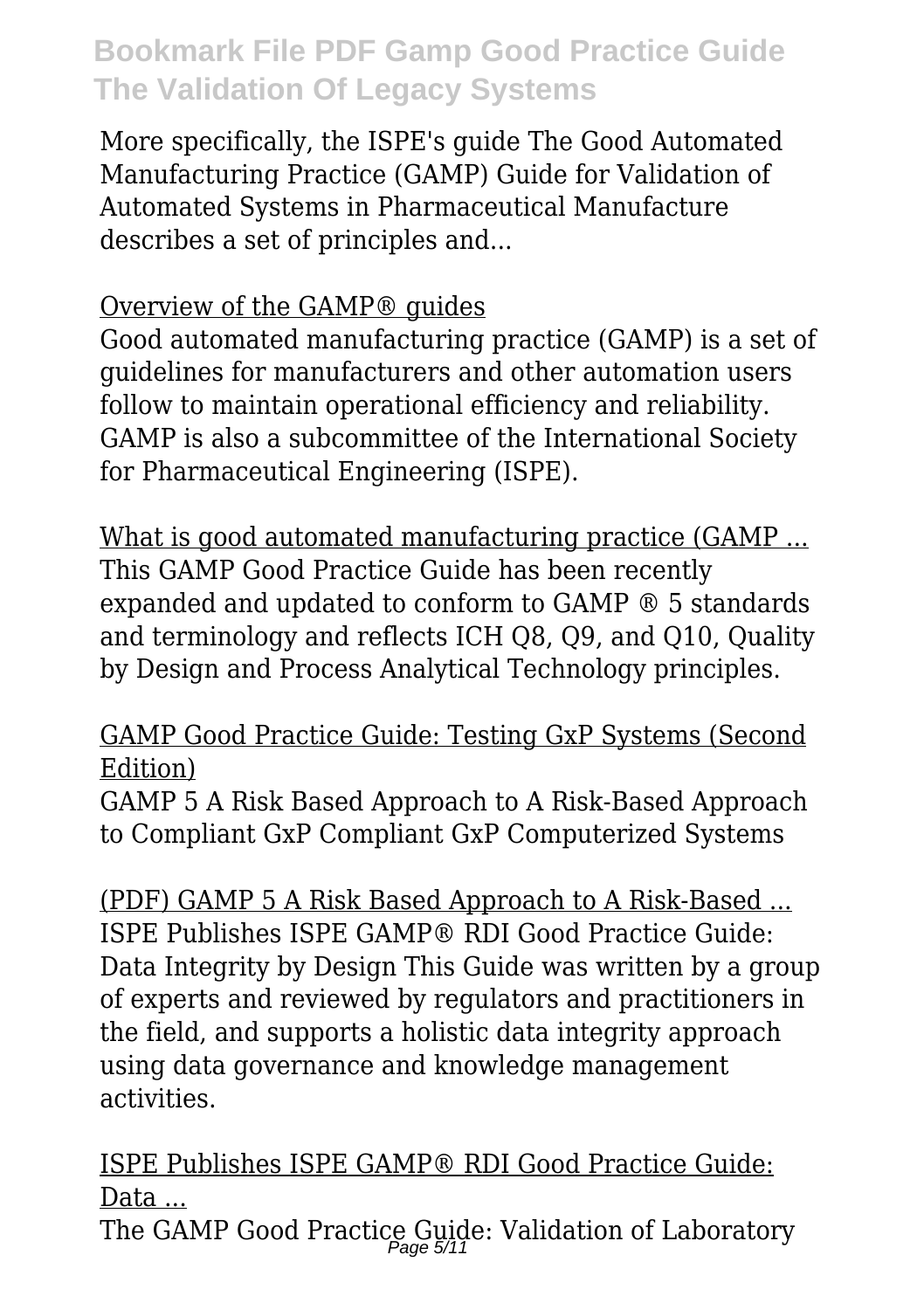Computerized Systems is targeted to laboratory, quality, and computer validation. From conversion of analogue to digital signals to post-acquisition processing.

#### GAMP GOOD PRACTICE GUIDE VALIDATION OF LABORATORY ...

and good practices for automated computerized systems the gamp series of good practice guides help to narrow interpretation of regulatory standards for improved compliance and quality efficiency and cost reductions they typically focus on the how gamp good practice guide validation of laboratory computerized systems oct 11 2020

GAMP® RDI Good Practice Guide: Data Integrity – Key Concepts Guidelines for Good Laboratory Practices in Life Sciences Recording 04192012 Brief on Computerized System Validation How to practice effectively...for just about anything - Annie Bosler and Don Greene **Best video on 10 Principles of GMP | Good Manufacturing Practices** *Introduction to Good Automated Manufacturing Practices* GMP 101 - Intro to Good Manufacturing Practice [WEBINAR] How To Validate Your Computerized Systems With Daniel Milek [Qualitalks Podcast] Experts Talk: Using Pharmaceutical ALM for GAMP 5 Compliance Explore GAMP® Hot Topics in 3 Questions Key Principles of GAMP®5 for Computer System Validation KEY COMPLIANCE DRIVER-GAMP5 Good Automated Manufacturing Practice *Food Safety Training Video* GxP in Pharmaceuticals Read Slowly And Finish More Books - How To Appreciate Difficult Books Agile Validation in GxP **Projects**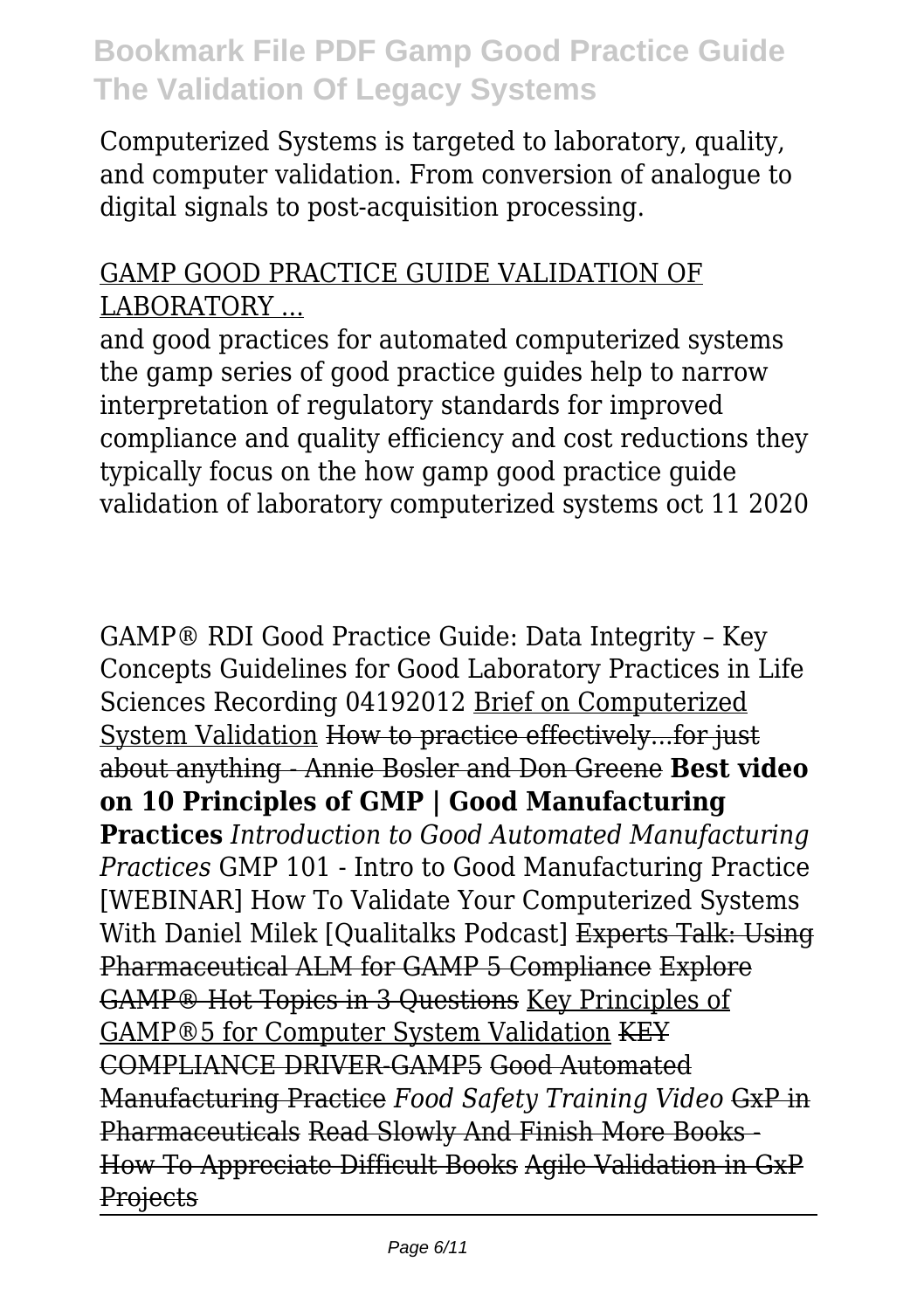Cleanroom Training Video*Good Manufacturing Practices* IQ OQ PQ | Process Validation | Equipment Validation | Equipment Qualification | Medical Devices #V-model: The validation concept in #pharmaceuticals **Good**

**Manufacturing Practices Making the Risk Based Approach work for CSV** GAMP in pharmaceutical quality system ( an overview)

GAMP-globalpharma training section 2.mp4A GAMP® Approach to Robotic Process Automation *ISPE GAMP® Training* Understanding Data Integrity (Full Seminar) *Introduction to Good Manufacturing Practices (GMP)* **21 CFR PART 11** Gamp Good Practice Guide The The ISPE GAMP® RDI Good Practice Guide: Data Integrity – Key Concepts provides detailed practical guidance to support data integrity within a regulated organization. In recent years significant problems with data integrity have been found in the pharmaceutical, biotechnology, and medical device industries worldwide.

### GAMP Good Practice Guides | ISPE | International Society ...

The GAMP Good Practice Guide: A Risk-Based Approach to Calibration Management (Second Edition) provides guidance in setting up a calibration management system, which will give a structured approach to instrument risk assessment, calibration program management, documentation, and corrective actions, essential to regulatory compliance.

### GAMP Good Practice Guide: Calibration Management (Second ...

Good Automated Manufacturing Practice (GAMP®), is a technical sub-committee of the International Society for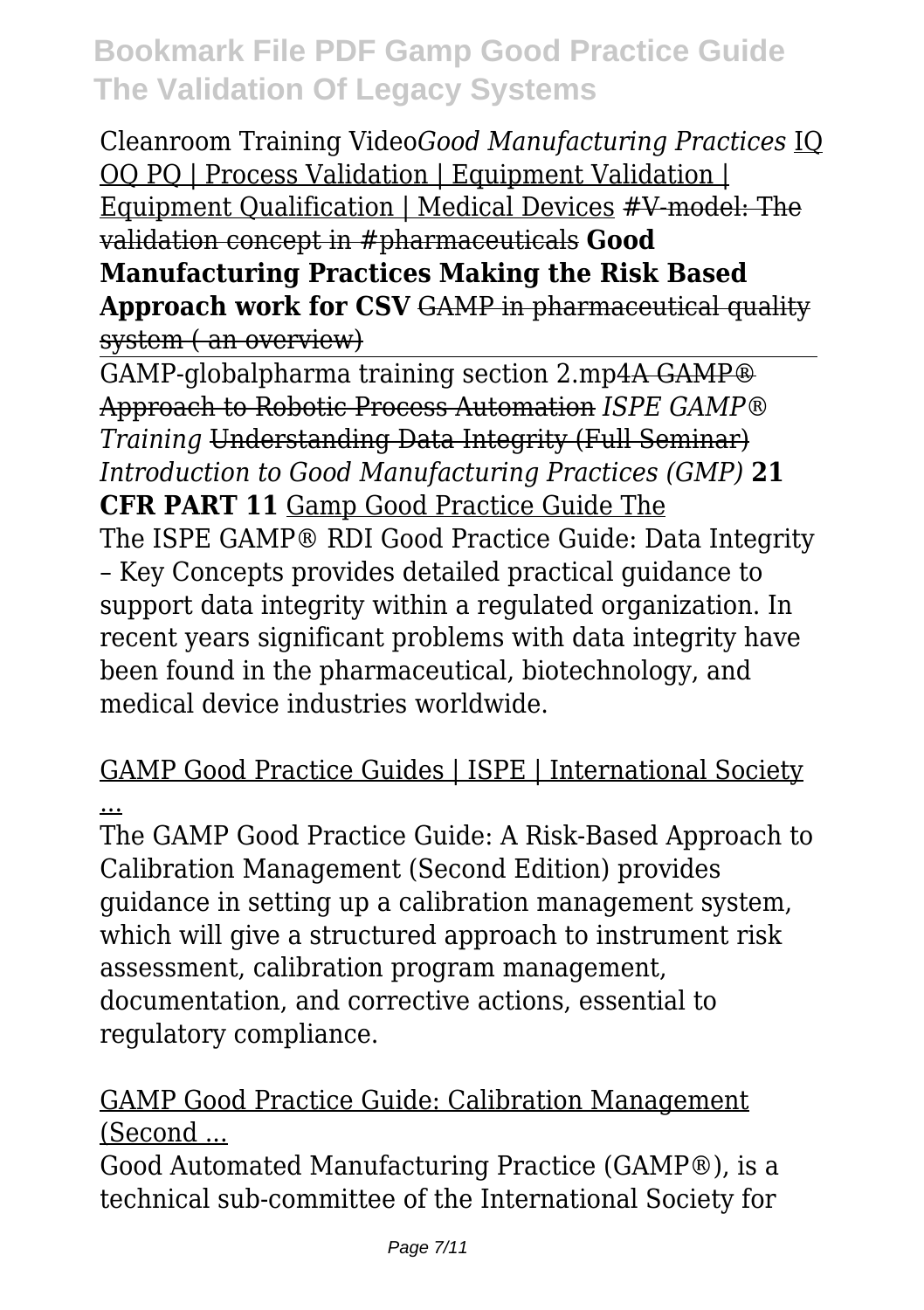Pharmaceutical Engineering (ISPE). The goal of this committee is to promote the understanding of the regulation and use of automated systems within the pharmaceutical industry. The GAMP committee organizes training guides for its members.

What is GAMP®? | ISPE | International Society for ... A new GAMP Good Practice Guide: A Risk-Based Approach to Compliant Electronic Records and Signatures has been developed by GAMP Forum, a technical subcommittee of ISPE, to provide timely and much needed guidance in this area. It supplements the existing GAMP 4 Guide for Validation of Automated Systems.

GAMP Good Practice Guide: A Risk-Based Approach to ... ThisISPE GAMP ® RDI Good Practice Guide: Data Integrity by Design supports organizations as they embrace and implement a holistic approach by leveraging data governance and knowledge management activities to drive continual improvement in data integrity. The Guide promotes a patient-centric mindset, focusing resources and management attention on quality best practices that inherently facilitate meeting regulatory compliance requirements.

GAMP® RDI Good Practice Guide: Data Integrity by Design This GAMP Good Practice Guide has been recently expanded and updated to conform to GAMP® 5 standards and terminology and reflects ICH Q8, Q9, and Q10, Quality by Design and Process Analytical Technology principles.

Item Detail - GAMP GPG: Testing of GxP Sys (2nd Ed ... More specifically, the ISPE's guide The Good Automated Manufacturing Practice (GAMP) Guide for Validation of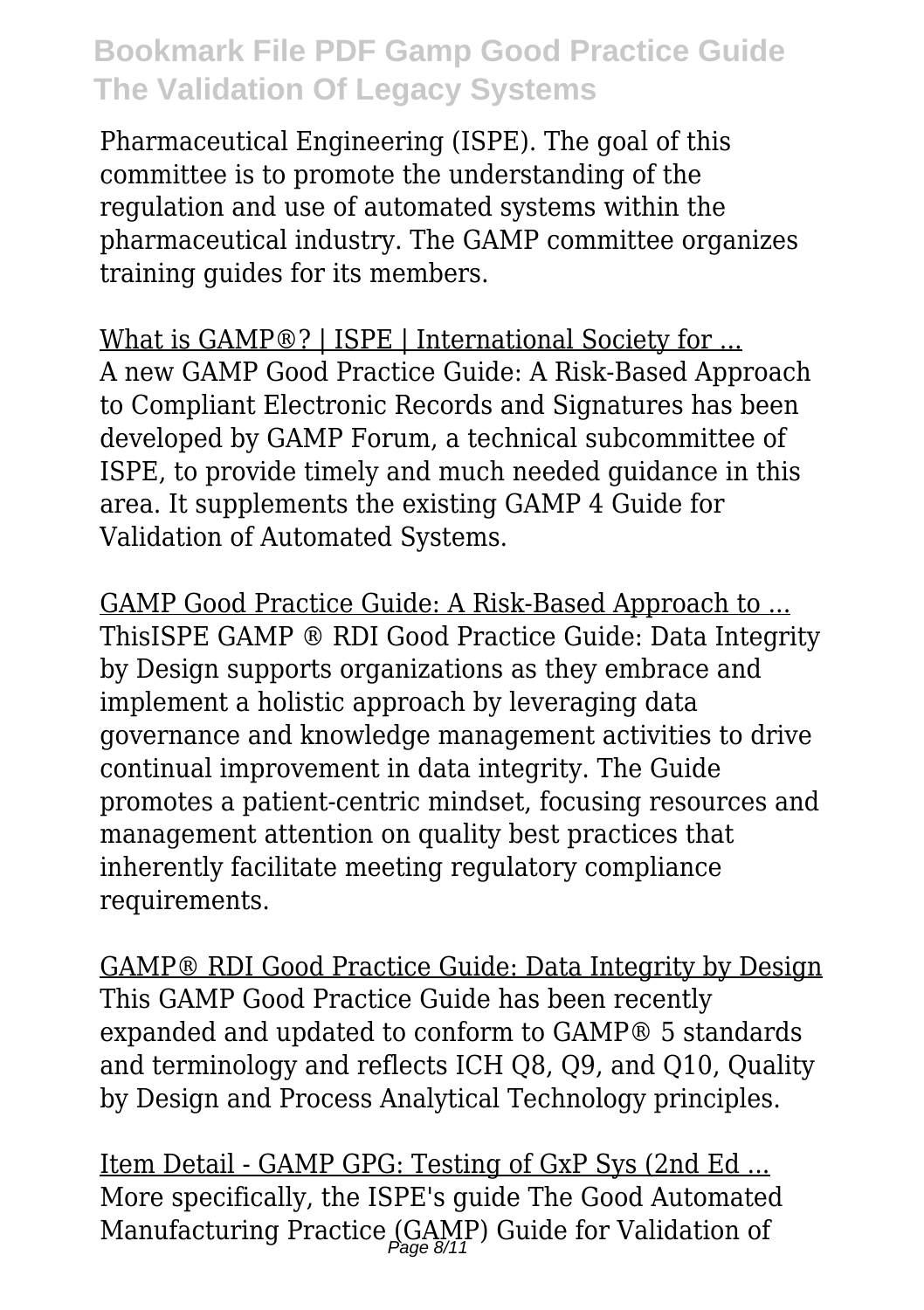Automated Systems in Pharmaceutical Manufacture describes a set of principles and procedures that help ensure that pharmaceutical products have the required quality. One of the core principles of GAMP is that quality cannot be tested into a batch of product but must be built into each stage of the manufacturing process.

Good automated manufacturing practice - Wikipedia The ISPE GAMP® Guide: Records and Data Integrity provides principles and practical guidance on meeting current expectations for the management of GxP regulated records and data, ensuring that they are complete, consistent, secure, accurate, and available throughout their life cycle. This Guide is intended as a stand-alone ISPE GAMP ® Guide aligned with the ISPE GAMP® 5: A Risk-Based Approach to Compliant GxP Computerized Systems.

GAMP Guide: Records & Data Integrity | ISPE ... GAMP® Good Practice Guide for GxP Compliant Lab Computerized Systems Webinar 25 June 2019 This webinar will discuss the lifecycle of computerized laboratory equipment, with some discussion of the similarities and differences to computer system validation, and the use of quality risk management to right-size...

GAMP® Resources | ISPE | International Society for ... GAMP 5: A Risk-Based Approach to Compliant GxP Computerized Systems provides pragmatic and practical industry guidance that aims to achieve compliant computerized systems that are fit for intended use in an efficient and effective manner, while also enabling innovation and technological advances. Reflecting current regulatory expectations and good practices for automated/computerized systems, the GAMP series of Good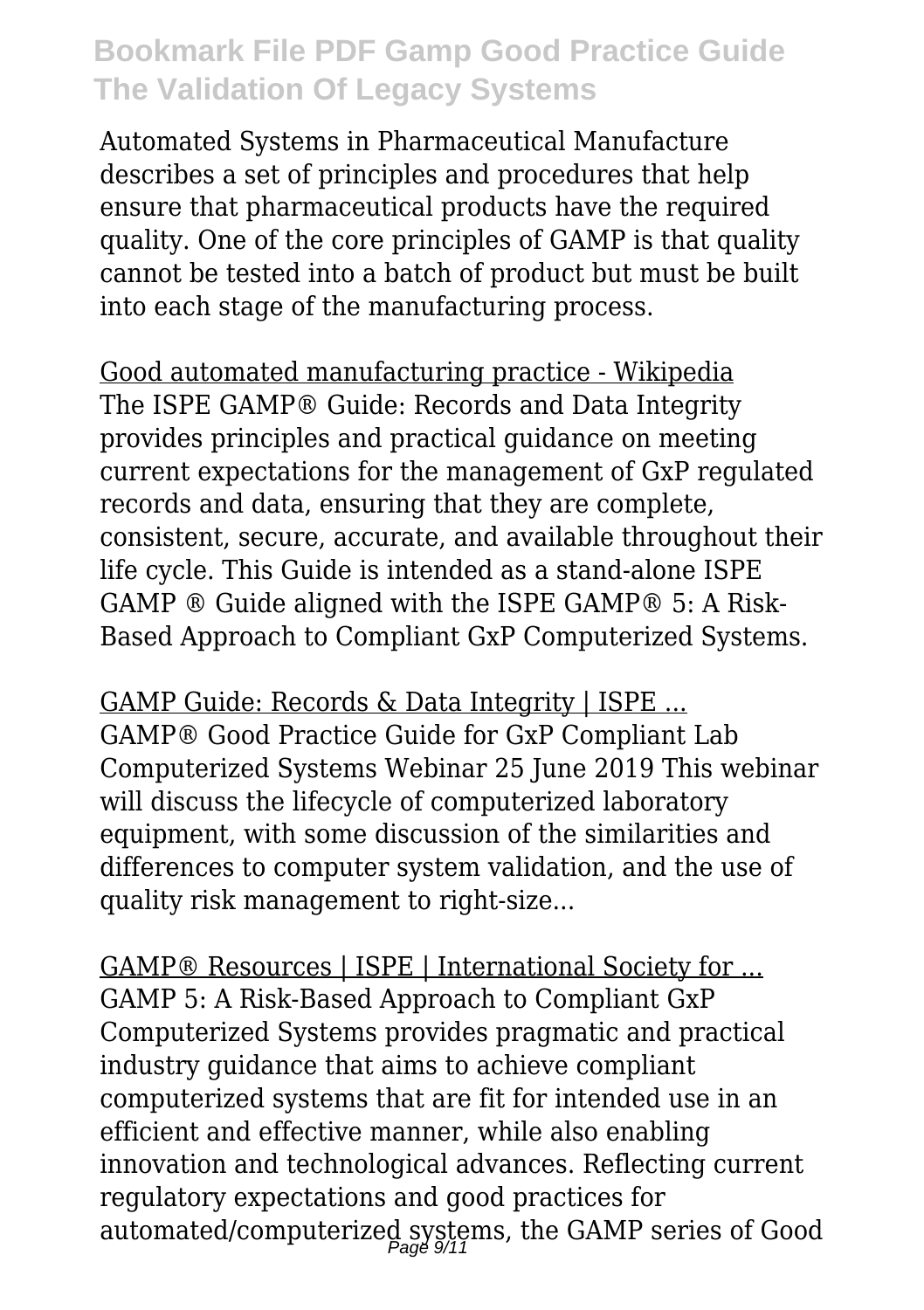Practice Guides help to narrow interpretation of regulatory standards for ...

Pharmaceutical Facility Publications and Guidance ... The ISPE GAMP Good Practice Guide: IT Infrastructure Control and Compliance (Second Edition) is intended to provide comprehensive guidance on meeting regulatory expectations for compliant IT (Information Technology) Infrastructure platforms, both traditional and cloud-based.

### ISPE GAMP Good Practice Guide: IT Infrastructure Control ...

More specifically, the ISPE's guide The Good Automated Manufacturing Practice (GAMP) Guide for Validation of Automated Systems in Pharmaceutical Manufacture describes a set of principles and...

### Overview of the GAMP® guides

Good automated manufacturing practice (GAMP) is a set of guidelines for manufacturers and other automation users follow to maintain operational efficiency and reliability. GAMP is also a subcommittee of the International Society for Pharmaceutical Engineering (ISPE).

What is good automated manufacturing practice (GAMP ... This GAMP Good Practice Guide has been recently expanded and updated to conform to GAMP ® 5 standards and terminology and reflects ICH Q8, Q9, and Q10, Quality by Design and Process Analytical Technology principles.

#### GAMP Good Practice Guide: Testing GxP Systems (Second Edition)

GAMP 5 A Risk Based Approach to A Risk-Based Approach to Compliant GxP Compliant GxP Computerized Systems